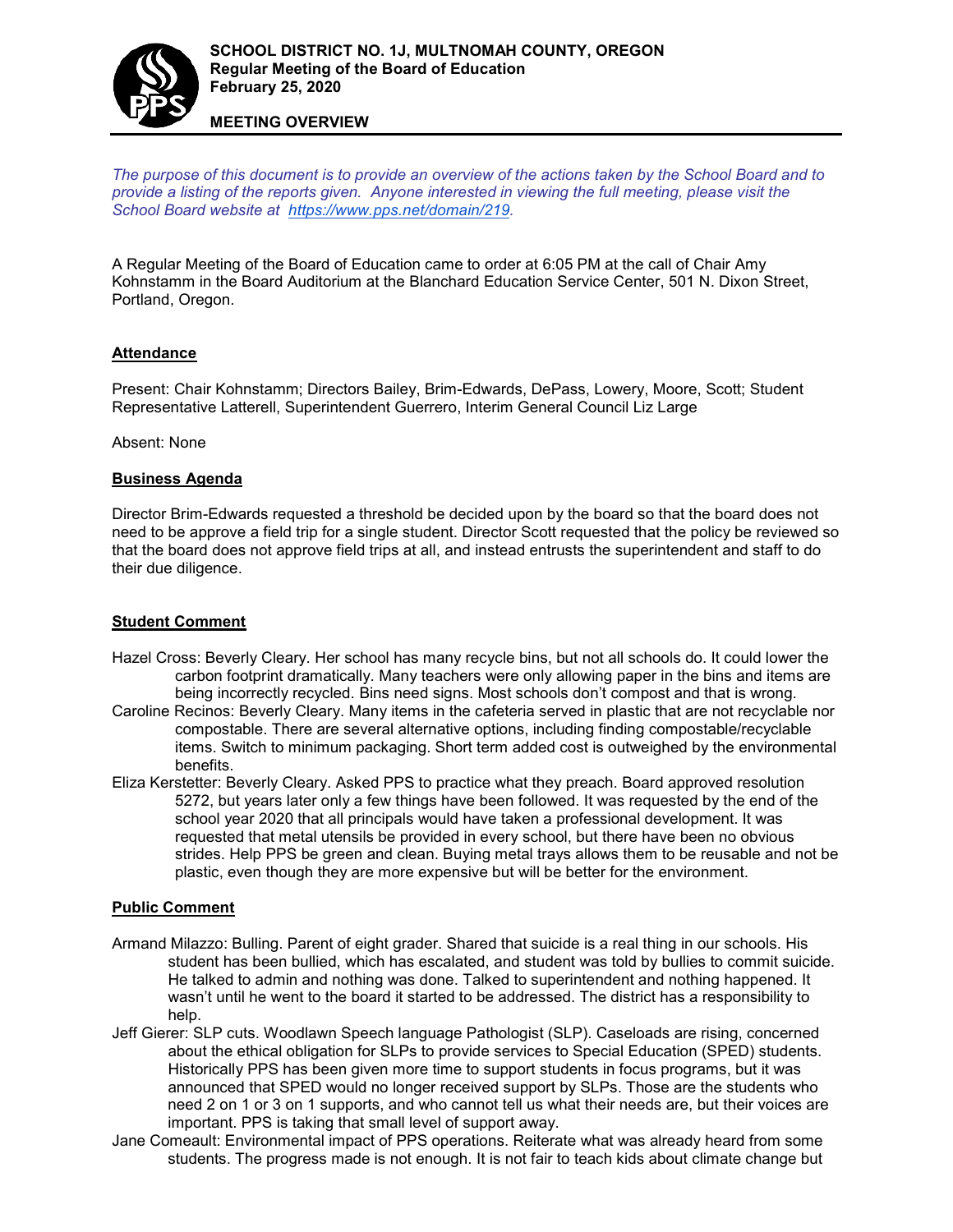not change practices. All food scraps should be composted and all utensils should be reusable or compostable. It is a matter of equity, their school has a dedicated parent volunteer who can do work, but not all schools do. It should be written into scope of work of PPS staff, not volunteers.

- Fred Spada: Transcript destruction. Transcript destruction. I've sent letters and emails. Life was ruined because my transcripts were destroyed before high school. It's been a four year fight. Didn't pass the background check for the IRS because they couldn't confirm that I went to school at PPS. You're trying to cover it up.
- Jesse Erwin: School psychologist FTE allocation. School Psychologist at PPS. Splits time at multiple schools. Shocked to learn that his position at Vestal was being cut in half. Thought it must be an error, but realized it wasn't. It's a student allocation this year and not by student need formula. 15 schools received a bump in FTE and only two were Title 1, and most schools that lost FTE were. It does not line up with district equity goals. They have until 4 pm tomorrow to decide if they will decide to take the reduction or hope it gets corrected.
- Alisha Chavez-Downing: SLP cuts. K-2 intensive skills teacher. Stands in solidarity with SLPs. Concern about reduction in school. Their SLP has 8 more students than contract allows. The SLP is supporting students bilingually and students with limited communication ability. They are stretched so thin that they can't do their job with fidelity. What does this say to the students and their families? We are constantly talking about retaining educators, but how can we retain them if we keep treating them as if they are not valuable, but also over working them. Willing to host a board member to see the myriad of supports SLP offer to underserved communities.

# **Superintendent's Report**

The board will be meeting in a work session regarding the Student Investment Account (SIA), which he believes is a bold and well balance plan. The Student Success Act (SSA) application addresses a few key things that we focused on by community engagement. Closing on black history month, he a few examples of events that occurred throughout the district, which included Roosevelt hoodies up, Grant Students raising a Black Lives Matter Flag, and media recognizing excellent black educators. He noted that black history is integrated into all grades all year. Can find details about events on the PPS.net website. There are still a few events remaining. Full calendar of PPS Arts events at ppsarts.com. The state of the Arts report will be brought to the board soon.

#### **Student Representative's Report**

Student Representative Latterell announced that the District Student Council (DSC) will be holding their annual Student Summit at Benson High School in May. They also heard that each high school has a representative that is helping design the new climate justice and climate change curriculum. There is a Youth Climate Mixer at Roosevelt Monday March 02, 2020 from 4:30 – 6:30 pm. The Search and Seizure Policy engagement has been done around the 3 themes that came up were parental consent, documentation, and language regarding reasonable suspicion.

#### **Policies for First Reading- Diploma Requirements Policy 4.20.042-P**

Director Moore introduced the Diploma Requirements Policy 4.20.042 noting that the changes are to bring the policy into compliance with new legislation that was passed, adding that the changes are relatively minor and will not feel substantive to students. Ms. Moore stated that the March 17, 2020 is the last day to comment.

#### **Resolution 6058: Enrollment and Program Balancing Scope of Work**

Claire Hertz introduced the scope of work for enrollment balancing, noting that they started with a review of previous processes, and adding that the work will be implemented in segments, but with consideration of the impact of the whole district with each implementation. There was discussion regarding communication to communities regard the enrollment balancing process. There was discussion regarding Access. Ms. Hertz stated that Access will be addressed by looking at the entire district. Director Moore noted that FLO Analytics has been working on a district wide comprehensive analysis of the enrollment picture, which will help inform the work. The board shared their reflections on the scope of work. There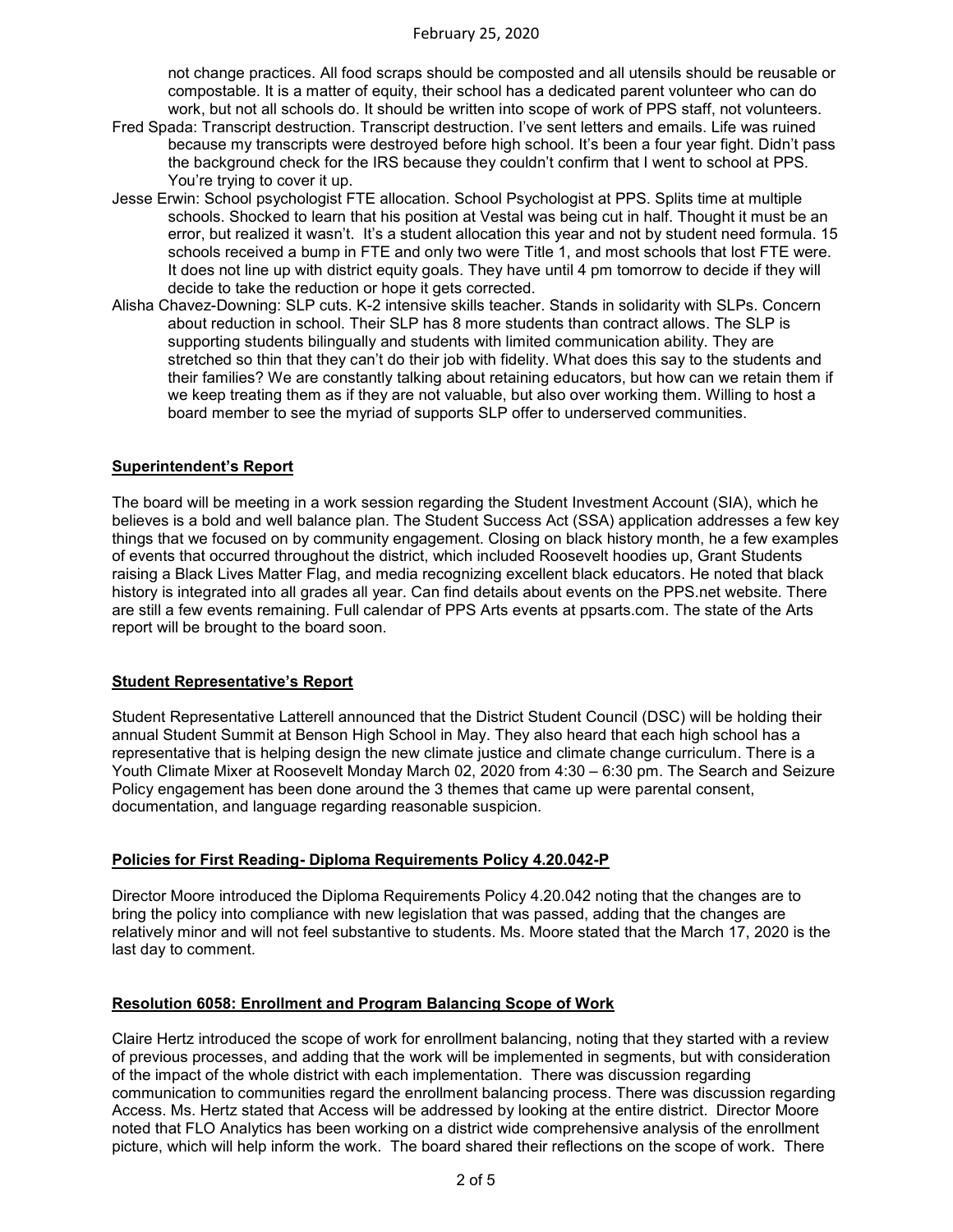was discussion regarding portables. Ms. Hertz stated that they will working to reduce need at schools with the oldest portables, so that the portables can be removed and the current school footprint more effectively. Director Bailey summarized the goals of the enrollment balancing work: optimize the use of facilities, reduce and eliminate K-8 schools, and to minimize co-located schools.

# **Resolution 6059: Grant Bowl Master Plan**

Dan Jung summarized the Grant Bowl Master Plan that is being recommended for approval, noting that the plan they are recommending is the one in which the softball field will be co-located with the baseball field above the grant bowl. Jamie Hurd provided an overview of the community engagement process that took place prior to the creation of the plan, which included community workshops and smaller advisory groups which was also open to the public. She noted that agreeing to the plan will trigger a Type 3 land use, because of the lights, which involves public engagement. They will also be required to complete a traffic impact report. Director Brim-Edwards asked if the cost of completion of the project is expected to come from the future bond program and Dan Jung replied that there is currently no funding for phase 2 and will need an alternative funding source, which could be part of the bond program which will be decided upon by the board.

# **Audit Committee Report**

Director Brim-Edwards shared that the audit committee had a report from the internal performance auditor, noting that there is a project to get all of the audits that have happened in the past and any responses to them in one place. They talked about a potential fraud hotline, though they decided that at this time there is not capacity for it.

They received a brief report from the bond performance auditors on their progress, noting that they did not share anything specific as the report is still underway. The committee also considered a staff recommendation on the Comprehensive Annual Financial Report (CAFR) Auditor and the committee approved their request, which will coming to the board soon. They looked at a Secretary of State (SoS) implementation score card, and discussed how to track the implementation in a more streamlined way.

#### **School Improvement Bond Report**

Director Scott shared that the last School Improvement Bond Committee meeting was on February 13, 2020. They looked at the Facilities Condition Assessment Review, the Educational Sustainability Review, received an updated from the Bond Accountability Committee (BAC), a presentation on the Water Pilot Program and a preview of the Grant Bowl. Additionally there was a full board work session regarding the 2020 bond package, at which they reviewed the Facility Condition Assessment and potential bond options, as well as had robust conversation regarding bond criteria. The next meeting of the committee is scheduled for March 12, 2020, with a possible work session on March 17, 2020.

# **Charter and Alternative Programs Committee**

Director Lowery shared that the Charter and Alternative Programs Committee held a hearing on February 13<sup>th</sup> where they heard from KairosPDX and Portland Village School and their communities, as they look at the renewal of the programs. A meeting was held on February 20, 2020 where they made a committee recommendation that will be coming to the next board meeting. They will also be looking at increasing the pass-through funds for schools that serve more than 50% underserved students. The Committee will be looking alternative programs next.

# **Intergovernmental Task Force**

There are conversations with Portland Parks and Recreation that will lead to a revised collaborative agreement, as the existing agreement is very old, and practices are not aligned with current practices. They are not sure when it will be completed. They received some legislative updates, most of which were still to be determined as the legislative session has come to a halt. They received an update on the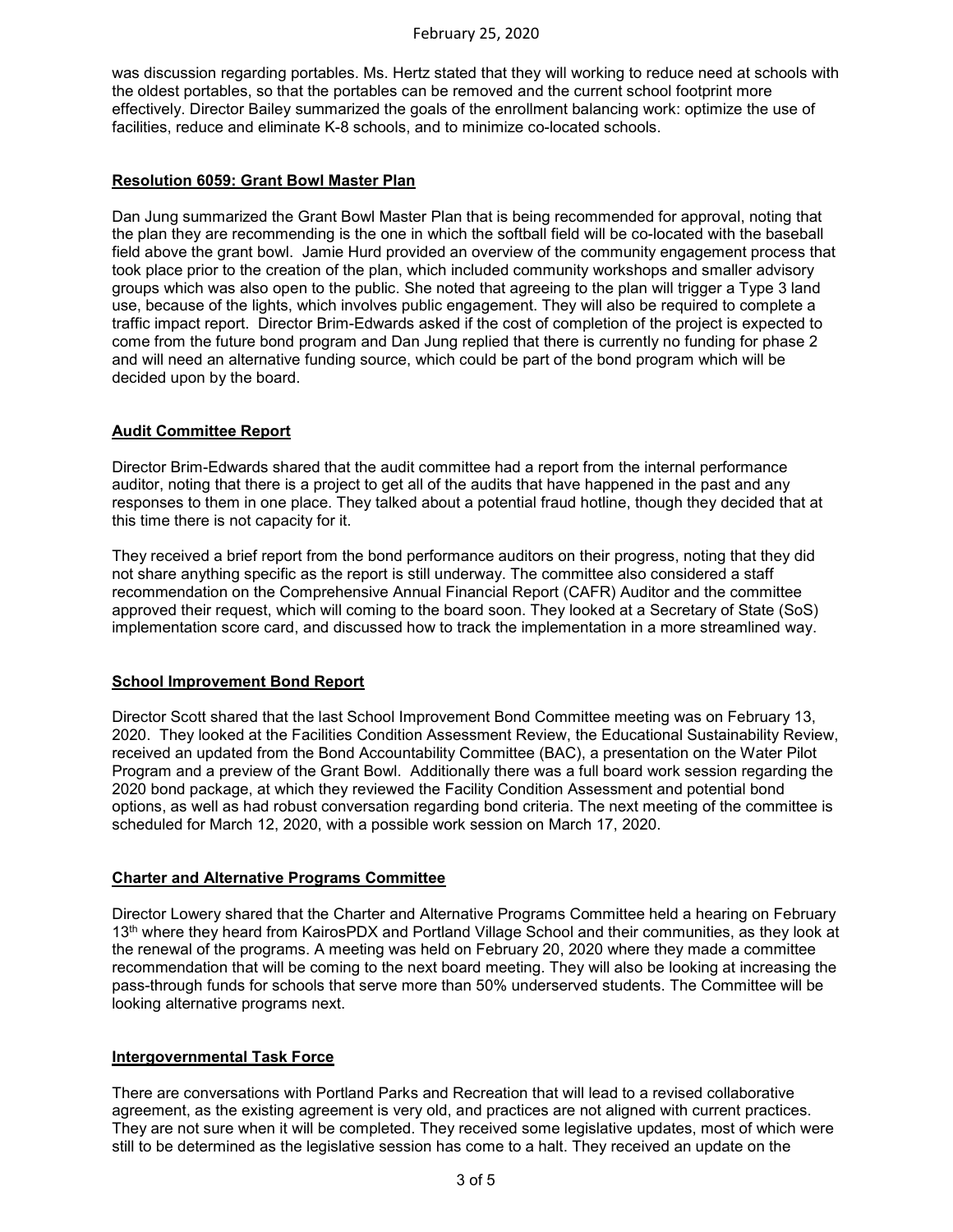environmental sustainability efforts happening at the district. Portland Public Schools has a good track record and improvements are being added regularly, with new infrastructure to work interdepartmentally to improve practices. Director Kohnstamm added that nutrition services is engaged in looking at how to improve their practices. It was added that it would be helpful to highlight what work is being done on sustainability.

## **Policy Committee**

Director Moore shared that the policy committee is working on a meals policy, noting that they have made a couple of changes and that it's nearly ready to be referred to the full board. The big work is on the enrollment policies. There has been community engagement and are looking to align the policies to the racial equity policy. She noted that it will take multiple policy committee meetings, but that they are looking to get it completed before boundary discussions take place.

# **Linked Learning Conference**

Director Kohnstamm shared that she visited Long Beach school district to view their Career and Technical Education (CTE) linked learning program. Their program includes integrated project based learning throughout the district and connects CTE to core curriculum, which has increased their graduation rates. Director DePass will be visiting Nashville in March to view their Linked Learning programs.

# **Public Comment on Action Items**

- Resolution 6059: Grant Bowl Master Plan Public Comment
	- Debbie Englestad: 34 years as a softball coach at Grant and went to Grant. Joined by Oliva Dunn who is a softball player at Grant. Coaching provides a unique relationship with students. Most of coaching career she has been advocating for an on campus softball field. Thought that when Grant was upgraded that it would happen, but it was taken out of the plans. The heart ache of players and parents while watching the baseball field being built. She hopes it becomes real this time.
	- Ken Peterson: President for Grant land use neighborhood association. Appearance is not an expressed or implied opposition to plan. They did not have time to consider the plan and was not informed directly by PPS. There was no intentional engagement with the proposed plan. It proposes adding 6 lights and moves the boundary closer to the houses. They believe there should be a delay to the approval so that the neighborhood has time to consider and respond to the plan. Would not delay much, but could be completed until March 17<sup>th</sup>. The neighborhood association board is supportive of adding the softball field.
	- David Pietka: Lives across the street from the score board. As a neighbor who is going to look at the field. Not opposed to softball coming. Wants three things, a study showing the increased use for need of lights, wants to know if the parks department will be allowed to extend the use of the field, and a mitigation strategy, whether it's landscaping or a restriction of the hours. Has sent a letter to everyone. 90% of the season, they won't need lights. There could be demands in the fall. Wants softball but wants his three demands.

#### **Following Items were Approved by the Board**

- Business Agenda, Resolutions 6052 through 6057
- Resolution 6059: Grant Bowl Master Plan
- Resolution 6058: Enrollment and Program Balancing Scope of Work

#### **Following Items were Not Approved by the Board**

● None